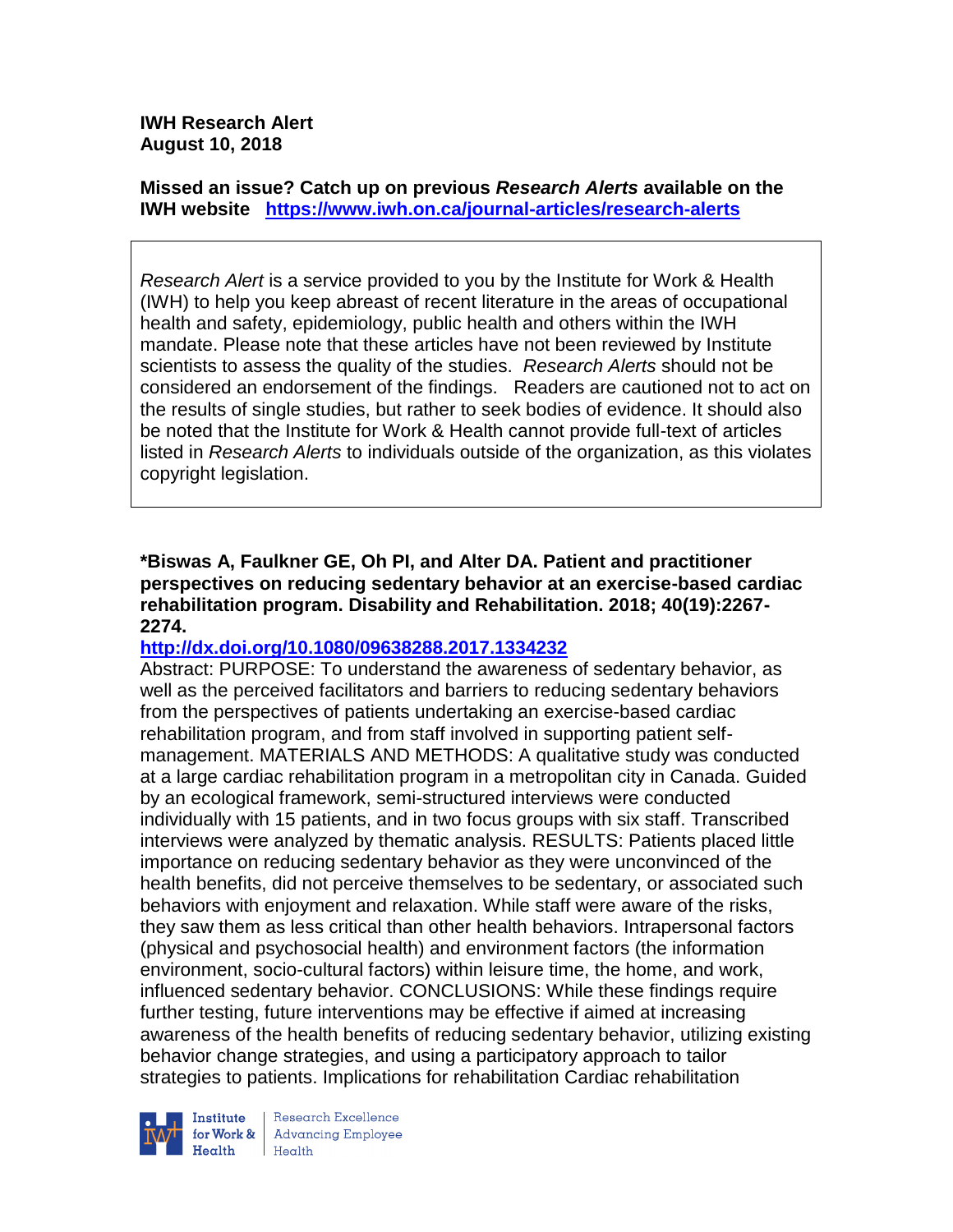programs effectively use exercise promotion to improve the health of people with established cardiovascular disease. As sedentary lifestyles become more prevalent, recommendations to reduce the health risks of prolonged sedentary behavior that are specific to the characteristics and prognostic profiles of cardiac rehabilitation patients are needed. Cardiac rehabilitation programs must consider extending existing behavior change strategies utilized for exercise promotion towards addressing sedentary behaviors in order to be effective at reducing the sedentary time of patients. A participatory approach involving both patients and health professionals can support patients in reducing their sedentary behavior by providing a supportive environment for behavior change, increasing awareness and understanding of risks, discussing the feasibility of potential strategies, and setting achievable and actionable goals

### **\*Dorland HF, Abma FI, Roelen CAM, Stewart RE, Amick BC, Bultmann U, and Ranchor AV. Work-specific cognitive symptoms and the role of work characteristics, fatigue, and depressive symptoms in cancer patients during 18 months post return to work. Psychooncology. 2018; [Epub ahead of print].**

#### **<http://dx.doi.org/10.1002/pon.4800>**

Abstract: OBJECTIVE: Cancer patients can experience work-specific cognitive symptoms post return to work. The study aims to (1) describe the course of workspecific cognitive symptoms in the first 18 months post return to work and (2) examine the associations of work characteristics, fatigue and depressive symptoms with work-specific cognitive symptoms over time. METHODS: This study used data from the 18-month longitudinal "Work Life after Cancer" cohort. The Cognitive Symptom Checklist-Work Dutch Version (CSC-W DV) was used to measure work-specific cognitive symptoms. Linear mixed models were performed to examine the course of work-specific cognitive symptoms during 18 month follow-up; linear regression analyses with generalized estimating equations were used to examine associations over time. RESULTS: Working cancer patients examined with different cancer types were included ( $n = 378$ ). Work-specific cognitive symptoms were stable over 18 months. At baseline, cancer patients reported more working memory symptoms (M = 32.0; CI, 30.0- 34.0) compared with executive function symptoms (M = 19.3; CI, 17.6-20.9). Cancer patients holding a job with both manual and nonmanual tasks reported less work-specific cognitive symptoms (unstandardized regression coefficient b = -4.80; CI, -7.76 to -1.83) over time, compared with cancer patients with a nonmanual job. Over time, higher depressive symptoms were related to experiencing more overall work-specific cognitive symptoms ( $b = 1.27$ ; CI, 1.00-1.55) and a higher fatigue score was related to more working memory symptoms  $(b = 0.13; C1, 0.04-0.23)$ . CONCLUSIONS: Job type should be considered when looking at work-specific cognitive symptoms over time in working cancer patients. To reduce work-specific cognitive symptoms, interventions targeted at fatigue and depressive symptoms might be promising

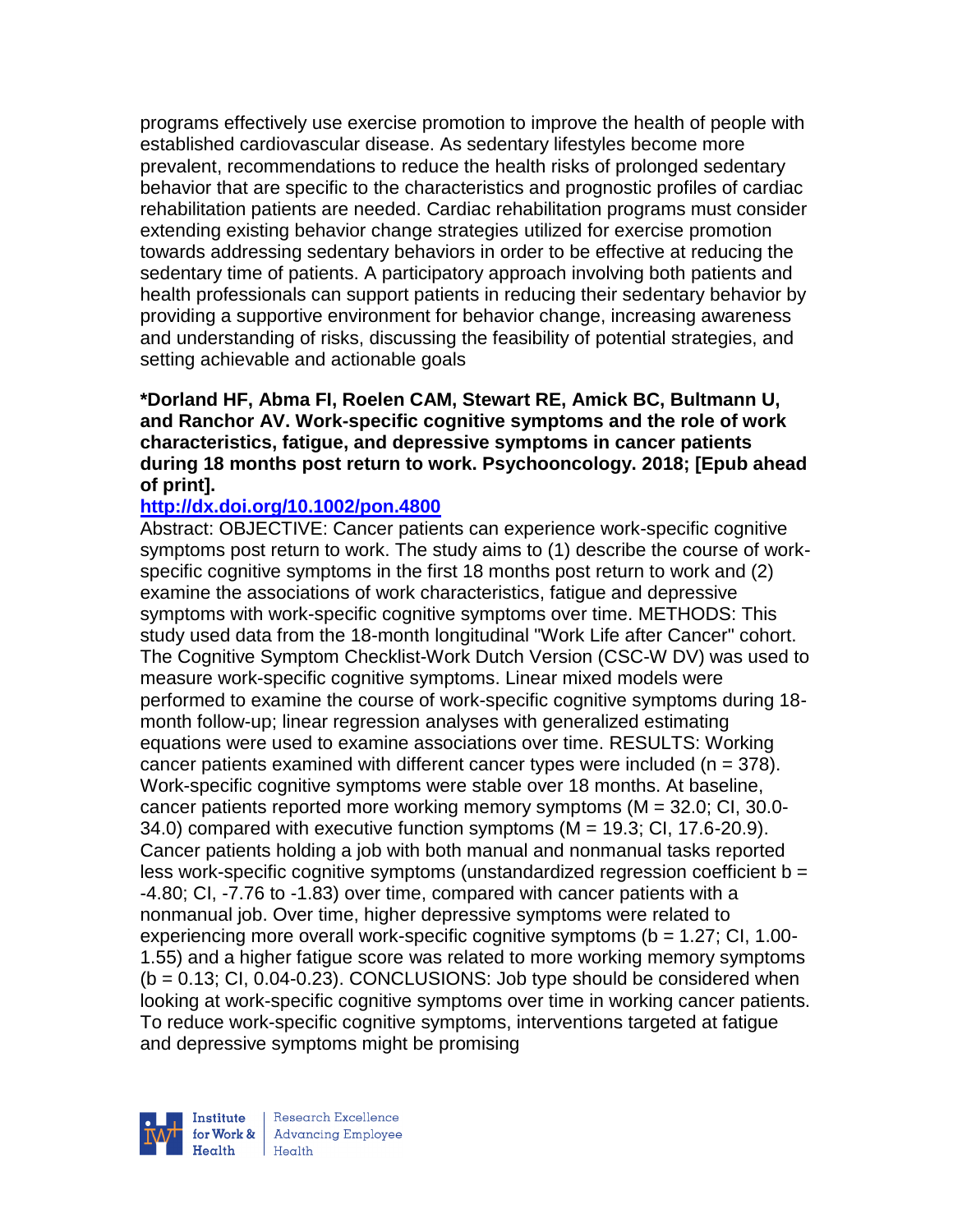# **\*Lanthier S, Bielecky A, and Smith PM. Examining risk of workplace violence in Canada: a sex/gender-based analysis. Annals of Work Exposures and Health. 2018; [Epub ahead of print].**

**<http://dx.doi.org/10.1093/annweh/wxy066>**

Abstract: Objectives: Workplace violence (WPV) is a serious issue, resulting in significant negative health outcomes. Understanding sex/gender differences in risk of WPV has important implications for primary prevention activities. Methods: Utilizing two waves of the Canadian General Social Survey on Victimization ( $N =$ 27,643), we examined the likelihood of WPV, and sub-categories of WPV, for women relative to men. Using a sex/gender analytical approach, a series of logistic regression models examined how the associations between being a woman and each of the outcomes changed upon adjustment for work and sociodemographic characteristics. Results: After adjustment for work hours, women were at more than twice the risk of WPV compared to men (odds ratio = 2.12, 95% confidence interval 1.52-2.95). Adjustment for work characteristics attenuated, but did not eliminate this risk. Differences in associations were observed across sub-categories of violence, with adjustment for work characteristics attenuating sex/gender differences in physical WPV, but having minimal impact on sex/gender differences in sexual WPV. Conclusions: Work characteristics explain a substantial proportion of the sex/gender differences in risk of physical WPV. However, even after adjustment for work characteristics, women still showed an elevated risk relative to men for almost all types of violence (as defined by nature of the violence, sex of the perpetrator, and relationship to the perpetrator) examined in this study. Future investigations should examine why these differences between women and men remain, even within similar occupational contexts

### **\*McIntosh G, Steenstra I, Hogg-Johnson S, Carter T, and Hall H. Lack of prognostic model validation in low back pain prediction studies: a systematic review. Clinical Journal of Pain. 2018; 34(8):748-754. <http://dx.doi.org/10.1097/AJP.0000000000000591>**

Abstract: OBJECTIVE: The objective of this study was to investigate the frequency with which prediction studies for low back pain outcomes utilize prospective methods of prognostic model validation. METHOD: Searches of Medline and Embase for terms "predict/predictor," "prognosis," or "prognostic factor." The search was limited to studies conducted in humans and reported in the English language. Included articles were all those published in 2 Spine specialty journals (Spine and The Spine Journal) over a 13-month period, January 2013 to January 2014. Conference papers, reviews, and letters were excluded. The initial screen identified 55 potential studies (44 in Spine, 11 in The Spine Journal); 34 were excluded because they were not primary data collection prediction studies; 23 were not prediction studies and 11 were review articles. This left 21 prognosis papers for review, 19 in Spine, 2 in The Spine Journal. RESULTS: None of the 21 studies provided validation for the predictors that they documented (neither internal or external validation). On the basis of the study



Research Excellence for Work & | Advancing Employee Health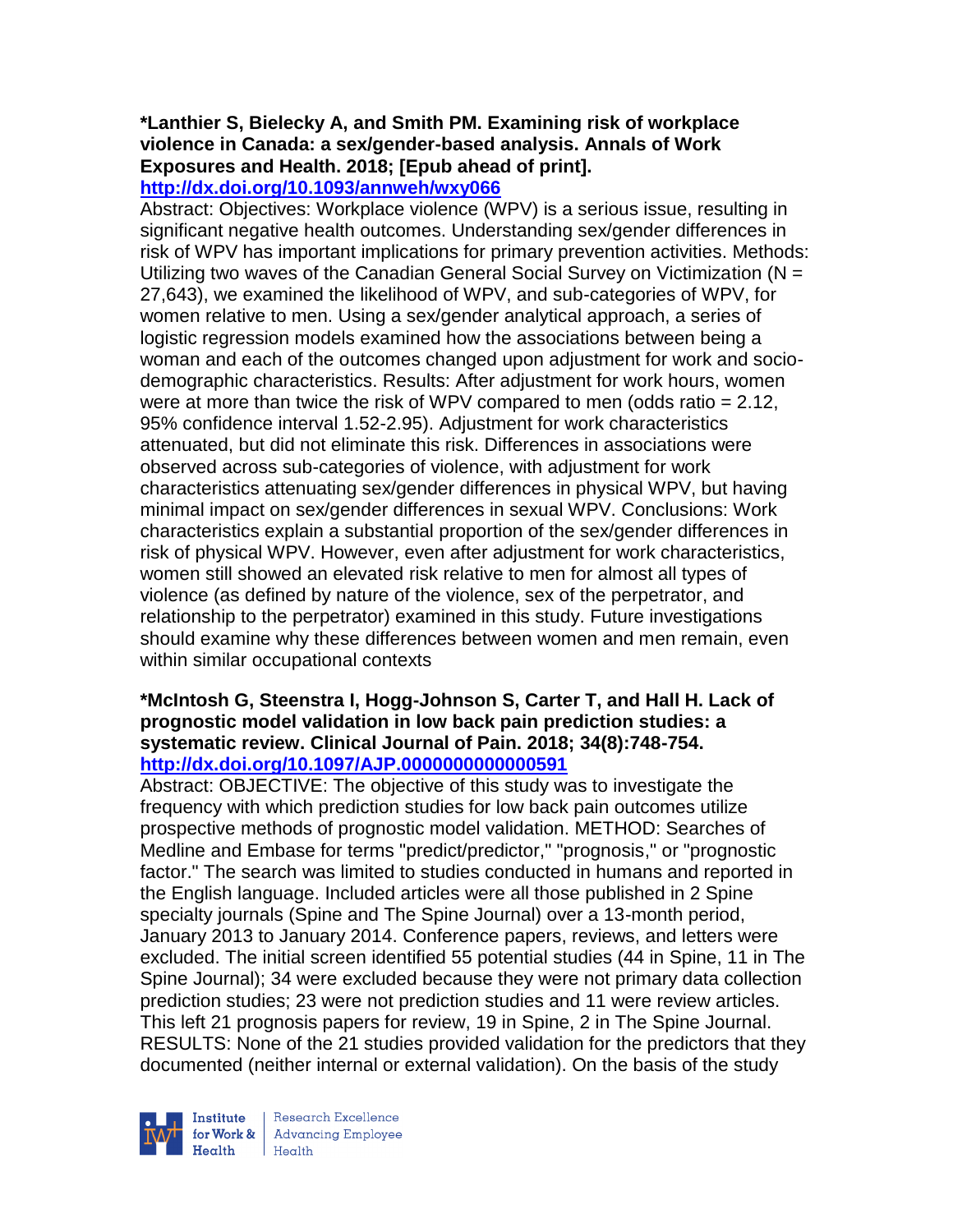designs and lack of validation, only 2 studies used the correct terminology for describing associations/relationships between independent and dependent variables. DISCUSSION: Unless researchers and clinicians consider sophisticated and rigorous methods of statistical/external validity for prediction/prognostic findings they will make incorrect assumptions and draw invalid conclusions regarding treatment effects and outcomes. Without proper validation methods, studies that claim to present prediction models actually describe only traits or characteristics of the studied sample

### **Anger WK, Kyler-Yano J, Vaughn K, Wipfli B, Olson R, and Blanco M. Total Worker Health ® intervention for construction workers alters safety, health, well-being measures. Journal of Occupational & Environmental Medicine. 2018; 60(8):700-709.**

# **<http://dx.doi.org/10.1097/JOM.0000000000001290>**

Abstract: OBJECTIVE: The aim of this study was to evaluate the effectiveness of a 14-week Total Worker Health (TWH) intervention designed for construction crews. METHODS: Supervisors (n = 22) completed computer-based training and self-monitoring activities on team building, work-life balance, and reinforcing targeted behaviors. Supervisors and workers  $(n = 13)$  also completed scripted safety and health education in small groups with practice activities. RESULTS: The intervention led to significant ( $P < 0.05$ ) improvements in family-supportive supervisory behaviors ( $d = 0.72$ ). Additional significant improvements included reported frequency of exercising 30 minutes/day and muscle toning exercise  $(d =$ 0.50 and 0.59), family and coworker healthy diet support  $(d = 0.53$  and 0.59), team cohesion (d = 0.38), reduced sugary snacks and drinks (d = 0.46 and d =  $0.46$ ), sleep duration (d = 0.38), and objectively-measured systolic blood pressure (d = 0.27). CONCLUSION: A TWH intervention tailored for construction crews can simultaneously improve safety, health, and well-being

### **Baur H, Grebner S, Blasimann A, Hirschmuller A, Kubosch EJ, and Elfering A. Work-family conflict and neck and back pain in surgical nurses. International Journal of Occupational Safety & Ergonomics. 2018; 24(1):35- 40.**

# **<http://dx.doi.org/10.1080/10803548.2016.1263414>**

Abstract: OBJECTIVE: Surgical nurses' work is physically and mentally demanding, possibly leading to work-family conflict (WFC). The current study tests WFC to be a risk factor for neck and lower back pain (LBP). Job influence and social support are tested as resources that could buffer the detrimental impact of WFC. METHODS: Forty-eight surgical nurses from two university hospitals in Germany and Switzerland were recruited. WFC was assessed with the Work-Family Conflict Scale. Job influence and social support were assessed with the Copenhagen Psychosocial Questionnaire, and back pain was assessed with the North American Spine Society Instrument. RESULTS: Multiple linear regression analyses confirmed WFC as a significant predictor of cervical pain (beta =  $0.45$ ,  $p < 0.001$ ) and LBP (beta =  $0.33$ ,  $p = 0.012$ ). Job influence and



Research Excellence for Work & | Advancing Employee  $H_{\text{each}}$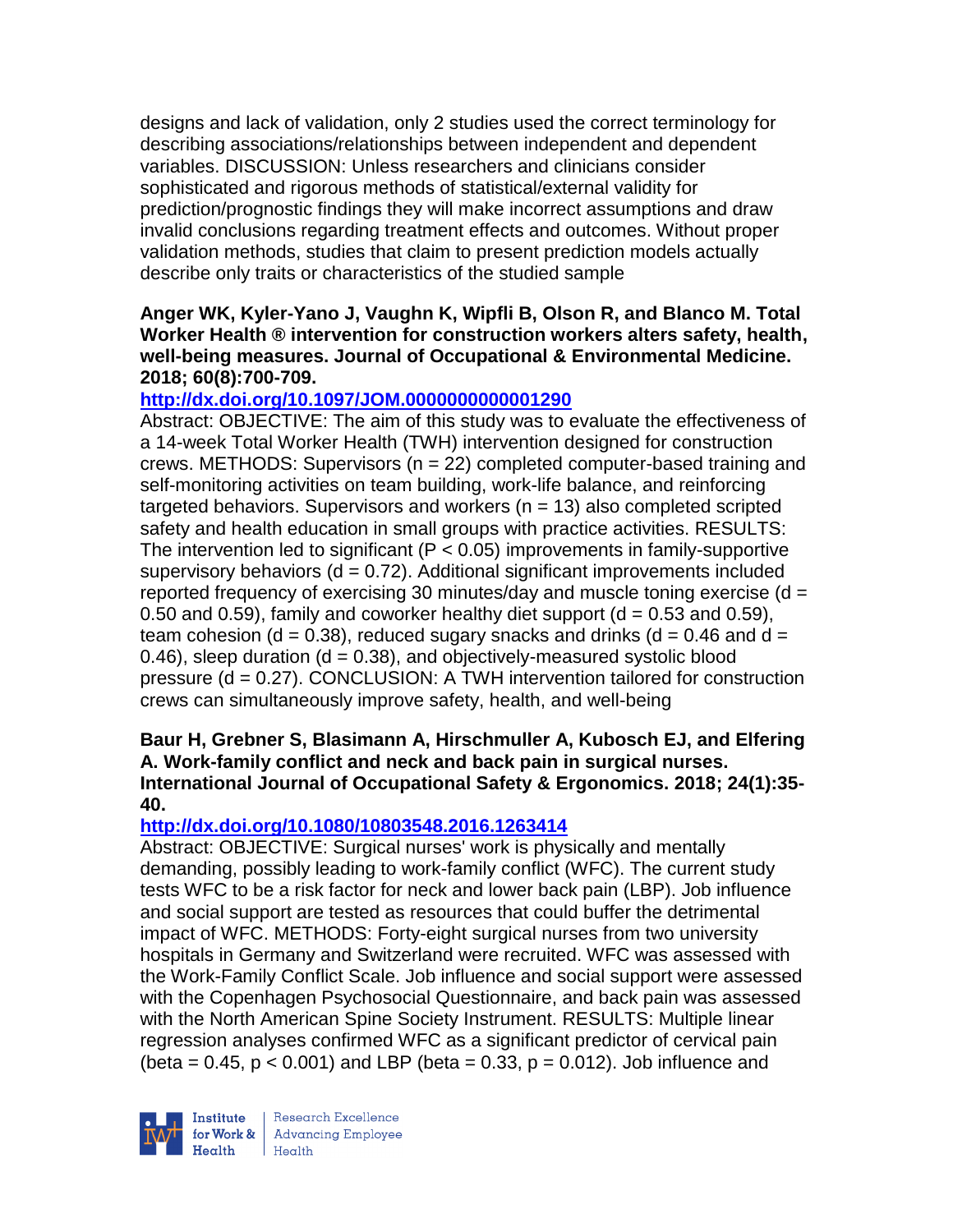social support did not turn out to be significant predictors and were not found to buffer the impact of WFC in moderator analyses. CONCLUSION: WFC is likely to affect neck and back pain in surgery nurses. Work-life interventions may have the potential to reduce WFC in surgery nurses

#### **Bjork BE, Holmgren K, Bultmann U, Gyllensten H, Hagberg J, Sandman L, and Bergstrom G. Increasing return-to-work among people on sick leave due to common mental disorders: design of a cluster-randomized controlled trial of a problem-solving intervention versus care-as-usual conducted in the Swedish primary health care system (PROSA). BMC Public Health. 2018; 18(1):889.**

**<http://dx.doi.org/10.1186/s12889-018-5816-8>[open access]**

Abstract: BACKGROUND: Common mental disorders affect about one-third of the European working-age population and are one of the leading causes of sick leave in Sweden and other OECD countries. Besides the individual suffering, the costs for society are high. This paper describes the design of a study to evaluate a work-related, problem-solving intervention provided at primary health care centers for employees on sick leave due to common mental disorders. METHODS: The study has a two-armed cluster randomized design in which the participating rehabilitation coordinators are randomized into delivering the intervention or providing care-as-usual. Employees on sick leave due to common mental disorders will be recruited by an independent research assistant. The intervention aims to improve the employee's return-to-work process by identifying problems perceived as hindering return-to-work and finding solutions. The rehabilitation coordinator facilitates a participatory approach, in which the employee and the employer together identify obstacles and solutions in relation to the work situation. The primary outcome is total number of sick leave days during the 18-month follow-up after inclusion. A long-term follow-up at 36 months is planned. Secondary outcomes are short-term sick leave (min. 2 weeks and max. 12 weeks), psychological symptoms, work ability, presenteeism and health related quality of life assessed at baseline, 6 and 12-month follow-up. Intervention fidelity, reach, dose delivered and dose received will be examined in a process evaluation. An economic evaluation will put health-related quality of life and sick leave in relation to costs from the perspectives of society and health care services. A parallel ethical evaluation will focus on the interventions consequences for patient autonomy, privacy, equality, fairness and professional ethos and integrity. DISCUSSION: The study is a pragmatic trial which will include analyses of the intervention's effectiveness, and a process evaluation in primary health care settings. Methodological strengths and challenges are discussed, such as the risk of selection bias, contamination and detection bias. If the intervention shows promising results for return-to-work, the prospects are good for implementing the intervention in routine primary health care. TRIAL REGISTRATION: ClinicalTrials.gov Identifier: NCT03346395 Registered January, 12 2018



Research Excellence for Work & | Advancing Employee  $H_{\text{eath}}$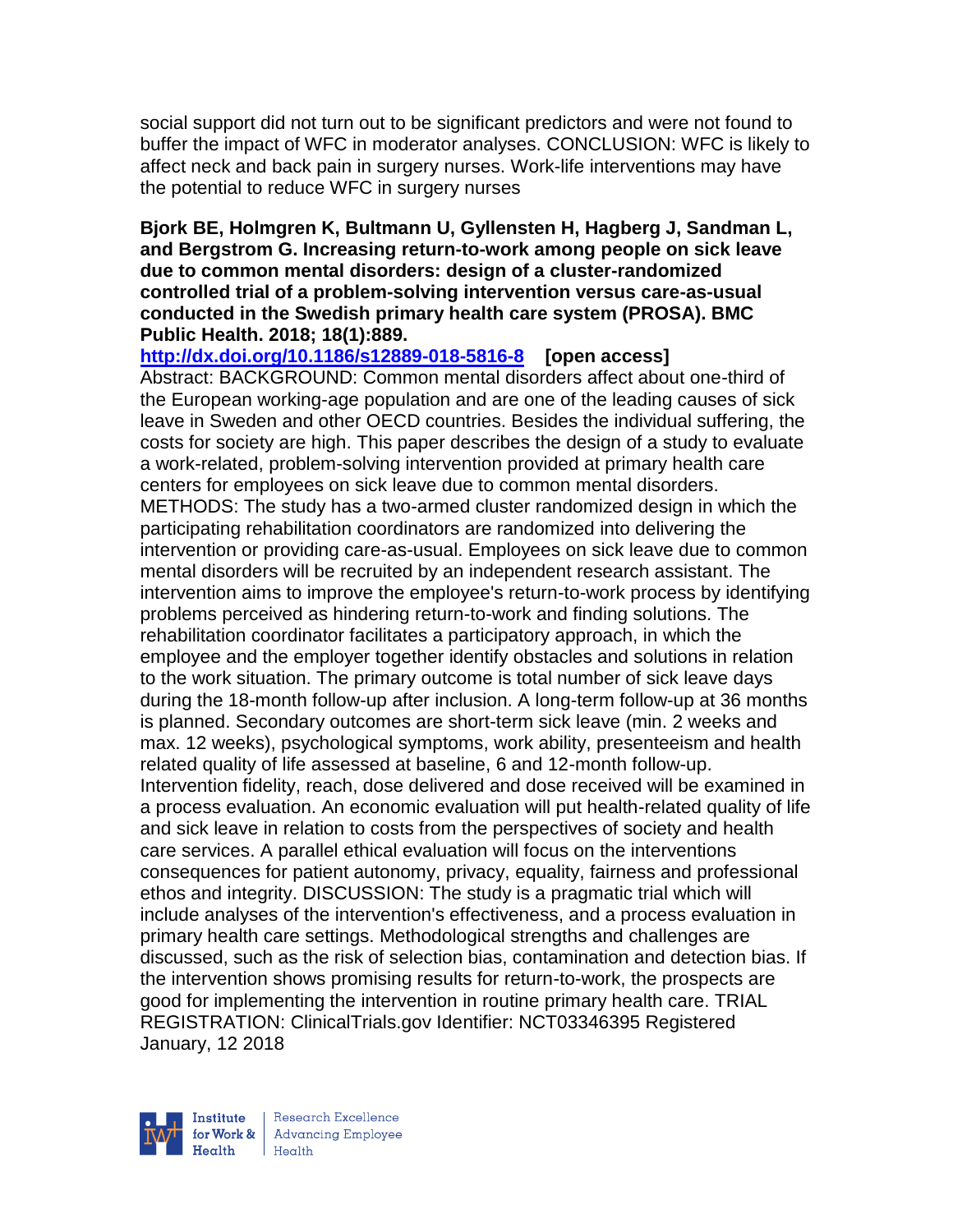**Contreary K, Ben-Shalom Y, and Gifford B. Worth the wait? Improving predictions of prolonged work disability (DRC Brief 2018-02). Washington, DC: Center for Studying Disability Policy, Mathematica Policy Research; 2018.** 

**[https://www.mathematica-mpr.com/our-publications-and](https://www.mathematica-mpr.com/our-publications-and-findings/publications/worth-the-wait-improving-predictions-of-prolonged-work-disability)[findings/publications/worth-the-wait-improving-predictions-of-prolonged](https://www.mathematica-mpr.com/our-publications-and-findings/publications/worth-the-wait-improving-predictions-of-prolonged-work-disability)[work-disability](https://www.mathematica-mpr.com/our-publications-and-findings/publications/worth-the-wait-improving-predictions-of-prolonged-work-disability)**

**Fouad AM, Shebl FM, Gamal A, Abdellah RF, Amer SA, and Waheed A. Level of disability, functioning, and work limitation: association with chronic diseases in a working population. Journal of Occupational & Environmental Medicine. 2018; 60(8):e390-e396.** 

**<http://dx.doi.org/10.1097/JOM.0000000000001371>**

Abstract: OBJECTIVE: Chronic diseases are among the major causes of disability, and are associated with substantial individual and societal economic losses. The objective of this study was to assess the association of the different levels of disability, functioning and work limitation, with chronic diseases. METHODS: A total of 516 workers were classified according to chronic disease status, and evaluated for disability, functioning and work Limitation. Quantile regression was performed to assess the associations across the quantiles of the disability, functioning, and work limitation. RESULTS: Overall disability was significantly associated with chronic diseases across all quantiles, while work limitation was only significant at the median and higher quantiles. Functioning domains showed a variable pattern of associations across their quantiles. CONCLUSIONS: Chronic diseases showed a variable magnitude and significance of associations across the levels of disability, functioning, and work limitation

**Gensby U, Braathen TN, Jensen C, and Eftedal M. Designing a process evaluation to examine mechanisms of change in return to work outcomes following participation in occupational rehabilitation: a theory-driven and interactive research approach. International Journal of Disability Management. 2018; 13:e1.**

**<http://dx.doi.org/10.1017/idm.2018.2>**

**Hodkinson A, Dietz KC, Lefebvre C, Golder S, Jones M, Doshi P, Heneghan C, Jefferson T, Boutron I, and Stewart L. The use of clinical study reports to enhance the quality of systematic reviews: a survey of systematic review authors. Systematic Reviews. 2018; 7(1):117.**

**<http://dx.doi.org/10.1186/s13643-018-0766-x>[open access]** Abstract: BACKGROUND: Clinical study reports (CSRs) are produced for marketing authorisation applications. They often contain considerably more information about, and data from, clinical trials than corresponding journal publications. Use of data from CSRs might help circumvent reporting bias, but many researchers appear to be unaware of their existence or potential value. Our survey aimed to gain insight into the level of familiarity, understanding and use of



**Institute** Research Excellence<br> **for Work &** Advancing Employee<br> **Health** Health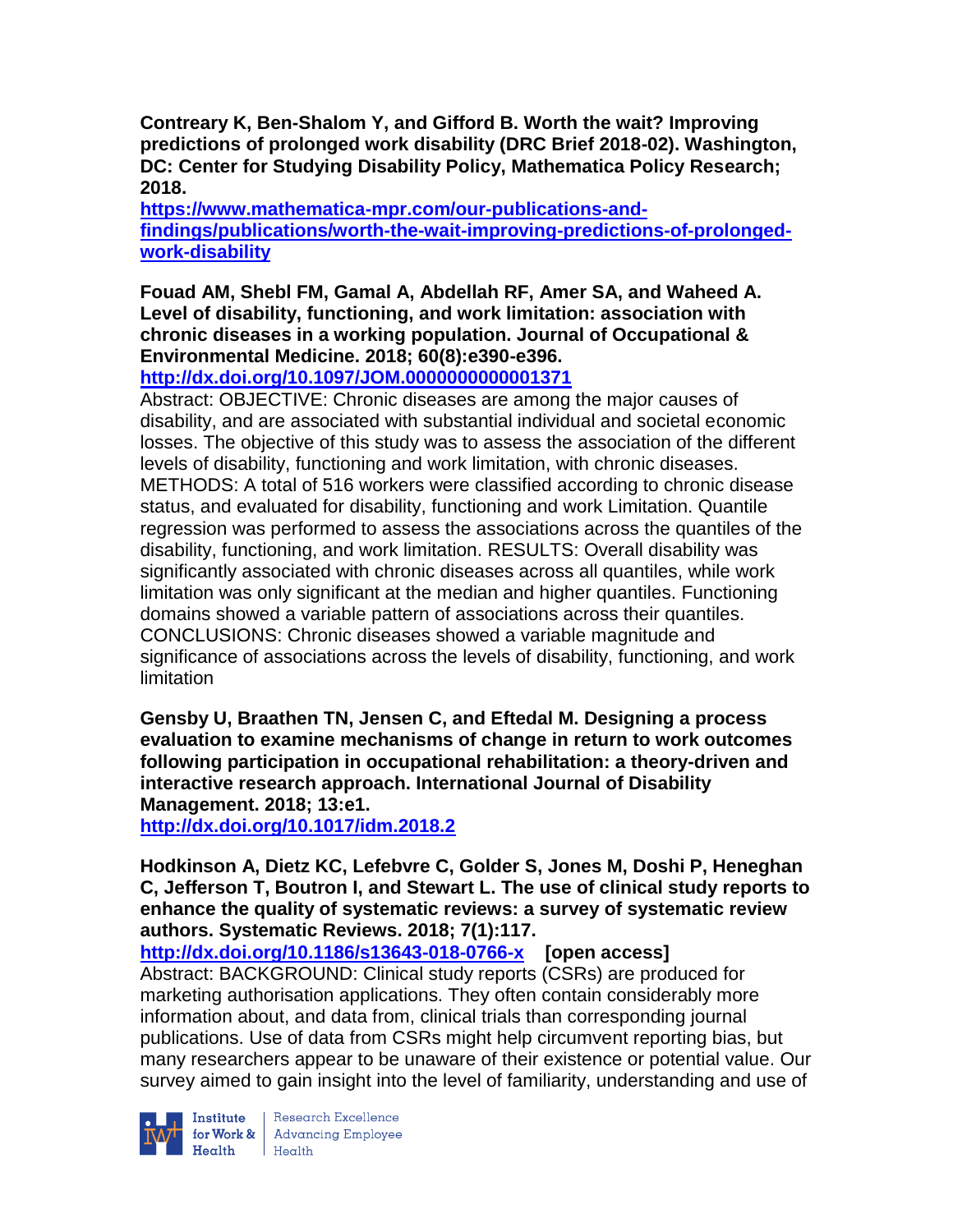CSRs, and to raise awareness of their potential within the systematic review community. We also aimed to explore the potential barriers faced when obtaining and using CSRs in systematic reviews. METHODS: Online survey of systematic reviewers who (i) had requested or used CSRs, (ii) had considered but not used CSRs and (iii) had not considered using CSRs was conducted. Cochrane reviewers were contacted twice via the Cochrane monthly digest. Non-Cochrane reviewers were reached via journal and other website postings. RESULTS: One hundred sixty respondents answered an open invitation and completed the questionnaire; 20/160 (13%) had previously requested or used CSRs and other regulatory documents, 7/160 (4%) had considered but not used CSRs and 133/160 (83%) had never considered this data source. Survey respondents mainly sought data from the European Medicines Agency (EMA) and/or the Food and Drug Administration (FDA). Motivation for using CSRs stemmed mainly from concerns about reporting bias 11/20 (55%), specifically outcome reporting bias 11/20 (55%) and publication bias 5/20 (25%). The barriers to using CSRs noted by all types of respondents included current limited access to these documents (43 respondents), the time and resources needed to obtain and include these data in evidence syntheses ( $n = 25$ ) and lack of guidance about how to use these sources in systematic reviews (n = 26). CONCLUSIONS: Most respondents (irrespective of whether they had previously used them) agreed that access to CSRs is important, and suggest that further guidance on how to use and include these data would help to promote their use in future systematic reviews. Most respondents who received CSRs considered them to be valuable in their systematic review and/or meta-analysis

# **Janwantanakul P, Sihawong R, Sitthipornvorakul E, and Paksaichol A. A path analysis of the effects of biopsychosocial factors on the onset of nonspecific low back pain in office workers. Journal of Manual and Manipulative therapy. 2018; 41(5):405-412.**

### **<http://dx.doi.org/10.1016/j.jmpt.2017.10.012>**

Abstract: OBJECTIVE: The purpose of this study was to develop a conceptual model for the association between various biopsychosocial factors and nonspecific low back pain (LBP) in a sample of office workers. METHODS: A 1 year prospective cohort study of 669 healthy office workers was conducted. At baseline, a self-administered questionnaire and standardized physical examination were employed to gather biopsychosocial data. Follow-up data were collected every month for the incidence of LBP. A regression model was built to analyze factors predicting the onset of LBP. Path analysis was performed to examine direct and indirect associations between identified risk factors and LBP. RESULTS: The onset of LBP was predicted by history of LBP, frequency of rest breaks, and psychological demand, measured by the Job Content Questionnaire. All 3 factors directly related to LBP; history of LBP was the strongest effector on the onset of LBP. History of LBP and frequency of rest breaks had indirect effects on LBP that were mediated through psychological demand, and frequency of rest breaks was the most influential effector on psychological demand.

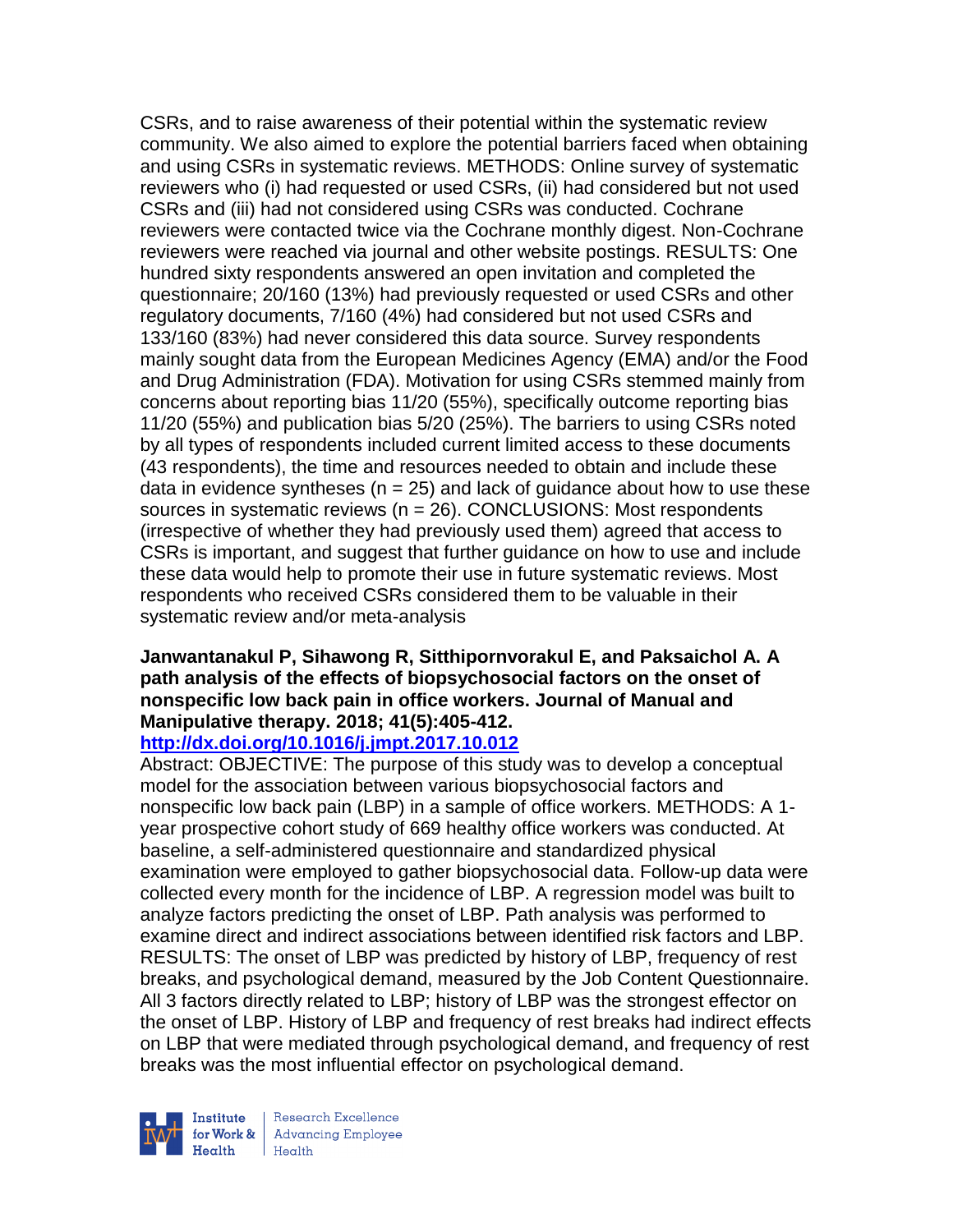CONCLUSIONS: Three risk factors were identified to predict onset LBP, including history of LBP, frequency of rest breaks, and psychological demand. Each factor had direct effects on the development of LBP. Also, history of LBP and frequency of rest breaks had indirect effects on LBP that were mediated through psychological demand

**Lindsay S, Chan E, Cancelliere S, and Mistry M. Exploring how volunteer work shapes occupational potential among youths with and without disabilities: a qualitative comparison. Journal of Occupational Science. 2018; 25(3):322-336.** 

**<http://dx.doi.org/10.1080/14427591.2018.1490339>**

**Petkovic J, Trawin J, Dewidar O, Yoganathan M, Tugwell P, and Welch V. Sex/gender reporting and analysis in Campbell and Cochrane systematic reviews: a cross-sectional methods study. Systematic Reviews. 2018; 7(1):113.**

**<http://dx.doi.org/10.1186/s13643-018-0778-6>[open access]** Abstract: BACKGROUND: The importance of sex and gender considerations in research is being increasingly recognized. Evidence indicates that sex and gender can influence intervention effectiveness. We assessed the extent to which sex/gender is reported and analyzed in Campbell and Cochrane systematic reviews. METHODS: We screened all the systematic reviews in the Campbell Library ( $n = 137$ ) and a sample of systematic reviews from 2016 to 2017 in the Cochrane Library ( $n = 674$ ). We documented the frequency of sex/gender terms used in each section of the reviews. RESULTS: We excluded 5 Cochrane reviews because they were withdrawn or published and updated within the same time period as well as 4 Campbell reviews and 114 Cochrane reviews which only included studies focused on a single sex. Our analysis includes 133 Campbell reviews and 555 Cochrane reviews. We assessed reporting of sex/gender considerations for each section of the systematic review (Abstract, Background, Methods, Results, Discussion). In the methods section, 83% of Cochrane reviews (95% CI 80-86%) and 51% of Campbell reviews (95% CI 42- 59%) reported on sex/gender. In the results section, less than 30% of reviews reported on sex/gender. Of these, 37% (95% CI 29-45%) of Campbell and 75% (95% CI 68-82%) of Cochrane reviews provided a descriptive report of sex/gender and 63% (95% CI 55-71%) of Campbell reviews and 25% (95% CI 18-32%) of Cochrane reviews reported analytic approaches for exploring sex/gender, such as subgroup analyses, exploring heterogeneity, or presenting disaggregated data by sex/gender. CONCLUSION: Our study indicates that sex/gender reporting in Campbell and Cochrane reviews is inadequate

**Sabbath EL, Williams JAR, Boden LI, Tempesti T, Wagner GR, Hopcia K, Hashimoto D, and Sorensen G. Mental health expenditures: association with workplace incivility and bullying among hospital patient care workers. Journal of Occupational & Environmental Medicine. 2018; 60(8):737-742. <http://dx.doi.org/10.1097/JOM.0000000000001322>**



Institute Research Excellence<br>for Work & Advancing Employee<br>Health Health  $H$ ealth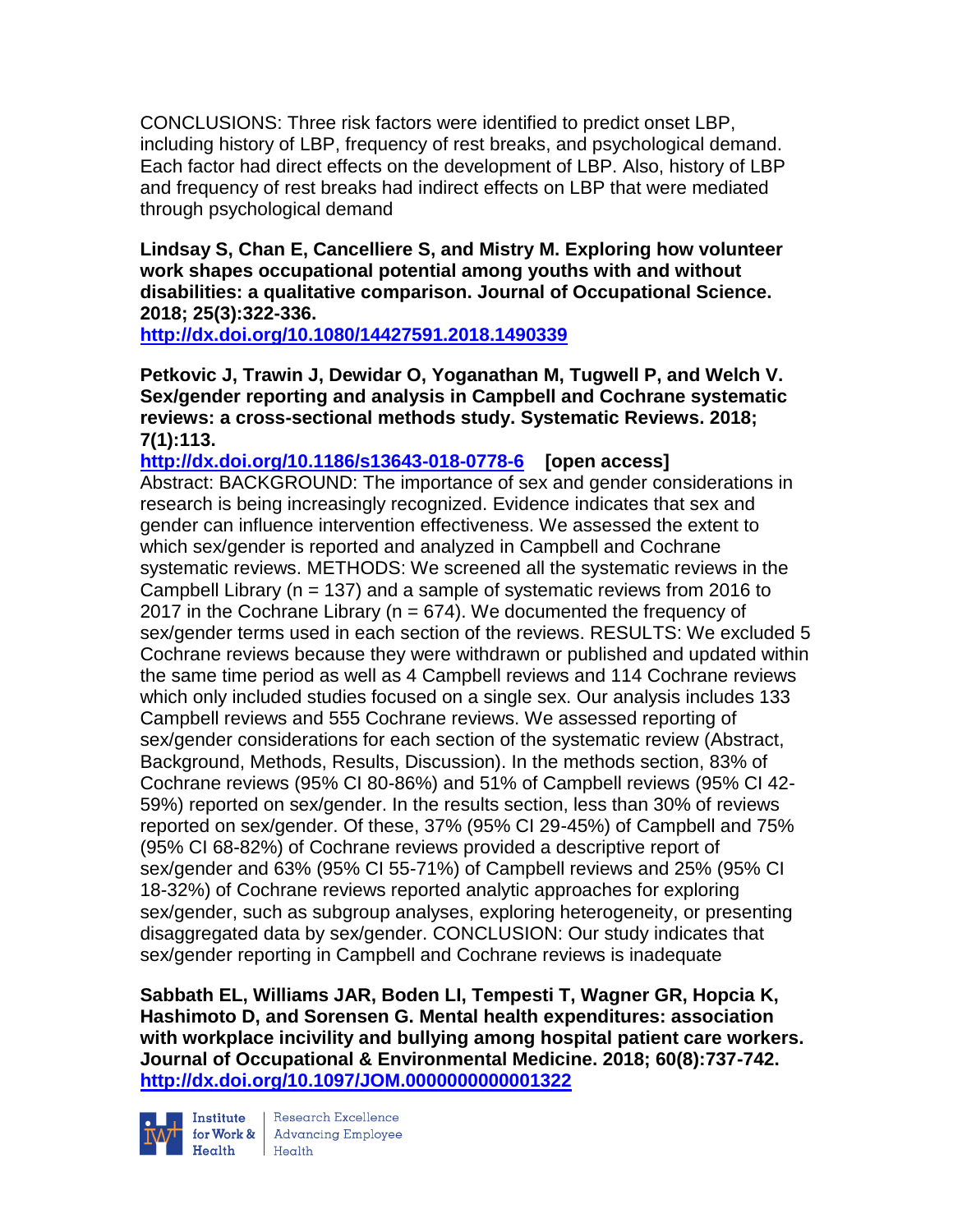Abstract: OBJECTIVE: Bullied workers have poor self-reported mental health; monetary costs of bullying exposure are unknown. We tested associations between bullying and health plan claims for mental health diagnoses. METHODS: We used data from 793 hospital workers who answered questions about bullying in a survey and subscribed to the group health plan. We used twopart models to test associations between types of incivility/bullying and mental health expenditures. RESULTS: Workers experiencing incivility or bullying had greater odds of any mental health claims. Among claimants, unexposed workers spent \$792, those experiencing one type of incivility or bullying spent \$1,557 (p for difference from unexposed=0.016), those experiencing two types spent \$928  $(p = 0.503)$ , and those experiencing three types spent \$1,446 ( $p = 0.040$ ). CONCLUSIONS: Workplace incivility and bullying may carry monetary costs to employers, which could be controlled through work environment modification

**Schwatka NV, Shore E, Atherly A, Weitzenkamp D, Dally MJ, Brockbank CVS, Tenney L, Goetzel RZ, Jinnett K, McMillen J, and Newman LS. Reoccurring injury, chronic health conditions, and behavioral health: gender differences in the causes of workers' compensation claims. Journal of Occupational & Environmental Medicine. 2018; 60(8):710-716. <http://dx.doi.org/10.1097/JOM.0000000000001301>**

Abstract: OBJECTIVE: To examine how work and non-work health-related factors contribute to workers' compensation (WC) claims by gender. METHODS: Workers (N = 16,926) were enrolled in the Pinnacol Assurance Health Risk Management study, a multiyear, longitudinal research program assessing small and medium-sized enterprises in Colorado. Hypotheses were tested using gender stratified logistic regression models. RESULTS: For both women and men, having incurred a prior WC claim increased the odds of a future claim. The combination of incurring a prior claim and having metabolic health conditions resulted in lower odds of a future claim. Behavioral health risk factors increased the odds of having a claim more so among women than among men. CONCLUSIONS: This study provides data to support multifactorial injury theories, and the need for injury prevention efforts that consider workplace conditions as well as worker health

**Svebak S and Halvari H. Sickness absence due to chronic musculoskeletal pain: the exploration of a predictive psychological model including negative moods, subjective health and work efficacy in an adult county population (the HUNT study). Europe's Journal of Psychology. 2018; 14(2):373-385.** 

**<http://dx.doi.org/10.5964/ejop.v14i2.1470>[open access]**

Abstract: The relation between musculoskeletal pain and sickness absence was tested in an adult county population. Maximal explained variance in absence from work due to chronic musculoskeletal pain (sickness absence) was tested in a model in which subjective health was expected to mediate the associations between such pain and dysphoria, respectively, and work efficacy. In turn, work



Research Excellence for Work & | Advancing Employee  $Heath$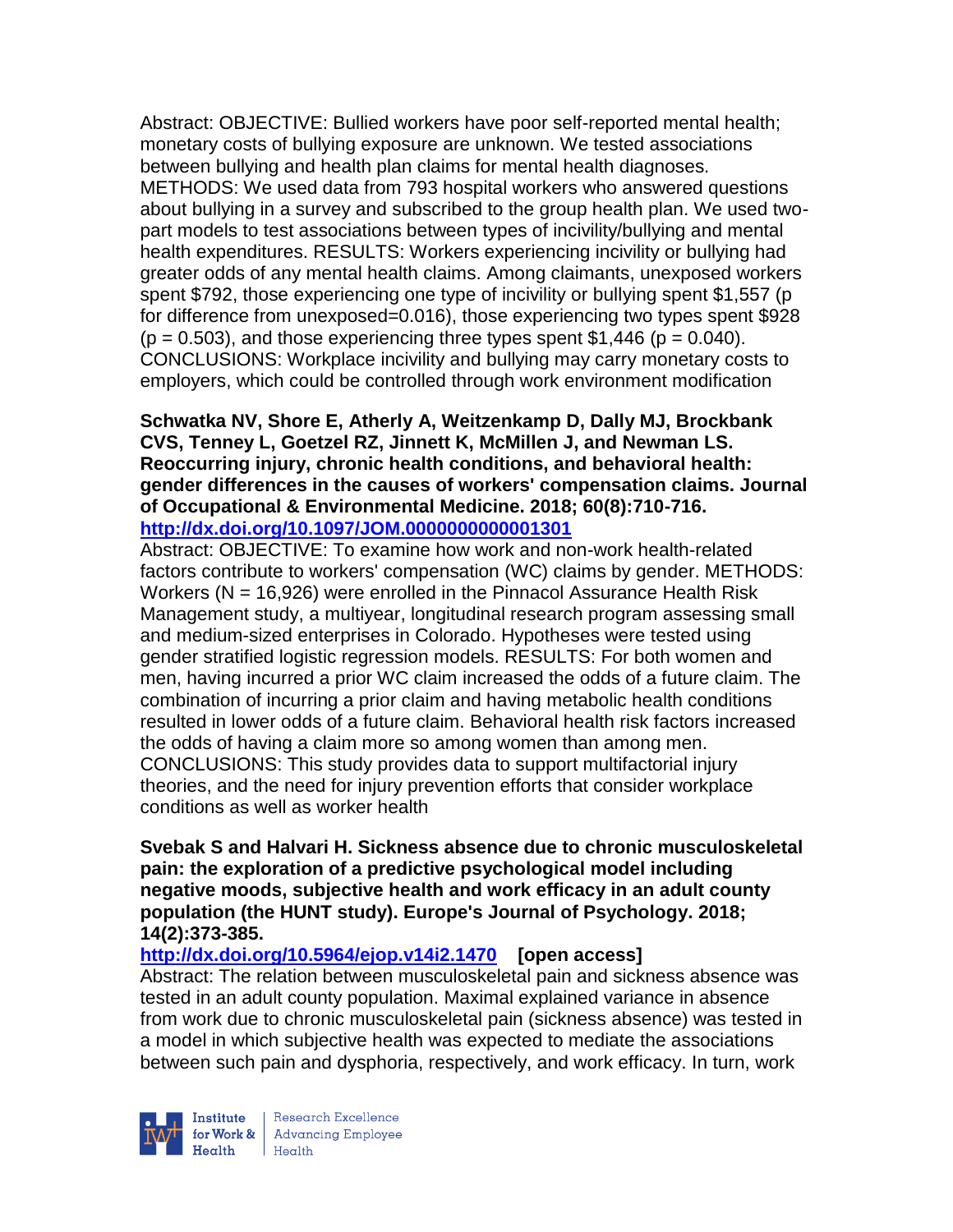efficacy was expected to mediate the link between subjective health and sickness absence. All the residents in the County of Nord-Trondelag, Norway, aged 20 and older, were invited to take part in a public health survey during 1995-97 (HUNT-2), and 66,140 (71.2%) participated. Prevalence of musculoskeletal pain, dysphoria, subjective health and work efficacy were assessed, as well as sickness absence last year due to musculoskeletal pain. The model test was performed by use of the LISREL procedure based upon data from 30,158 employees reporting chronic musculoskeletal pain last year. The measurement model fitted the data well:  $\text{chi}(2) = 9075$ , df = 52, p < .0004, Critical  $N = 1041$ , RMSEA = 0.038, CFI = 0.99, SRMR = 0.020. The structural model fitted the data equally well, and the best prediction of sickness absence was obtained with lower back pain, upper and lower extremity pain, as well as dysphoria as the primary variables affecting subjective health that, in turn, was the convergent predictor of work efficacy that, finally, best explained the variance in sickness absence (56%). The data supported an indirect sequence of complaint-health-efficacy (CHE-model) as the best predictor of sickness absence due to musculoskeletal pain

# **Yoon Y, Ryu J, Kim H, Kang CW, and Jung-Choi K. Working hours and depressive symptoms: the role of job stress factors. Annals of Occupational and Environmental Medicine. 2018; 30:46.**

**<http://dx.doi.org/10.1186/s40557-018-0257-5>[open access]**

Abstract: Background: South Korea is one of the countries with the longest working hours in the OECD countries. The aim of this study was to evaluate the effect of working hours on depressive symptoms and the role of job stress factors between the two variables among employees in South Korea. Methods: This study used data from the Korea Working Conditions Survey in 2014. Study subjects included 23,197 employees aged 19 years or older who work more than 35 h per week. Working hours were categorized into 35-39, 40, 41-52, 53-68, and more than 68 h per week. Depressive symptoms were assessed using the WHO's Well-Being Index with a cut-off score of 13. We calculated prevalence ratios of depressive symptoms according to working hours using log-binomial regression. Through the percentage change in prevalence ratios, we identified the extent of the role of job stress factors that explain depressive symptoms. Results: The risks of depressive symptoms were significantly higher in people who worked 35-39 h per week (PR: 1.09, CI: 1.01-1.18), 53-68 h/week (PR: 1.21, CI: 1.16-1.25), and more than 68 h/week (PR: 1.14, CI: 1.07-1.21) than 40 h/week, after adjusting for confounding variables. Job stress explained the effects of long working hours on depressive symptoms in about 20-40% of the groups working more than 40 h/week. Among the factors of job stress, social support was 10-30%, which showed the highest explanatory power in all working hours. Reward explained 15-30% in the more than 52 h working group, and reward was the most important factor in the working group that exceeded 68 h. Conclusions: We showed the working hours could be an independent risk factor for depressive symptoms in employees. To improve workers' mental health, it is



Research Excellence for Work & | Advancing Employee  $H$ ealth